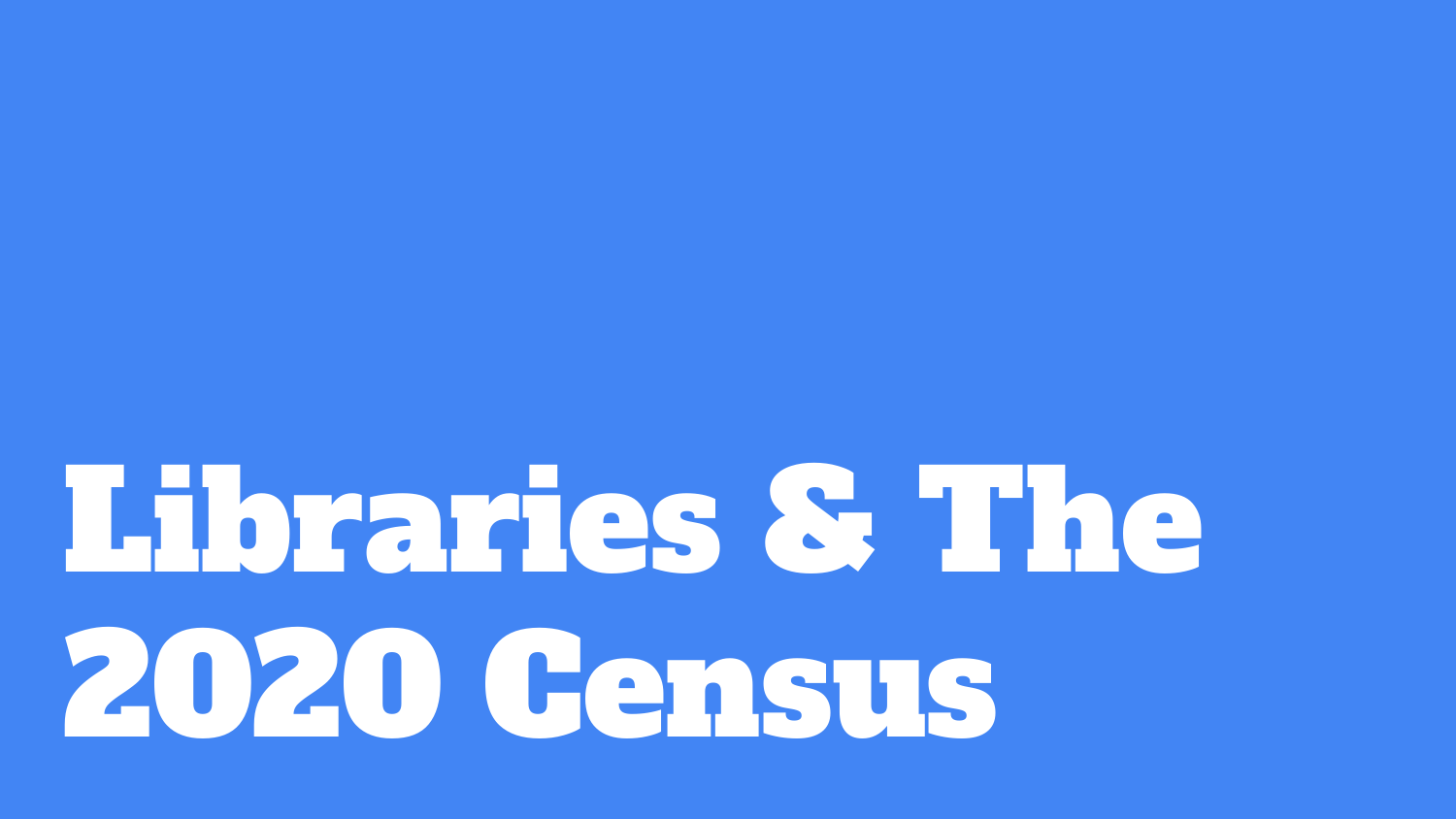# Libraries & The 2020 Census

Why does the census matter for libraries?

- Representation
	- Elected officials
	- Electoral College
- \$800B in funding for programs and services
- Federal funding for libraries (LSTA)
- Community planning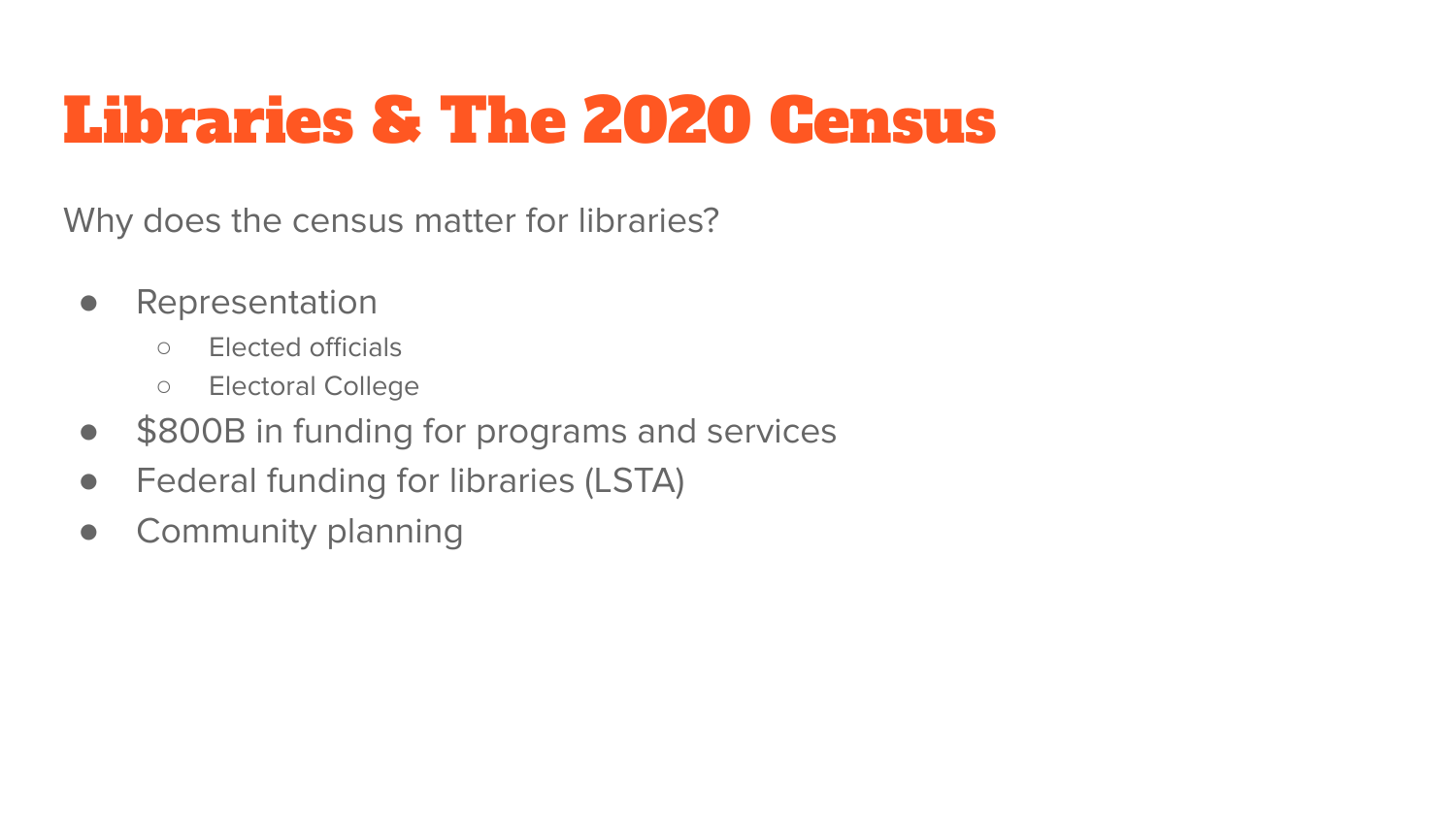#### Libraries & The 2020 Census

Simply put, an undercount will leave impacted communities with fewer resources, both financially and in terms of representation.

We have a vested interested in ensuring a complete count.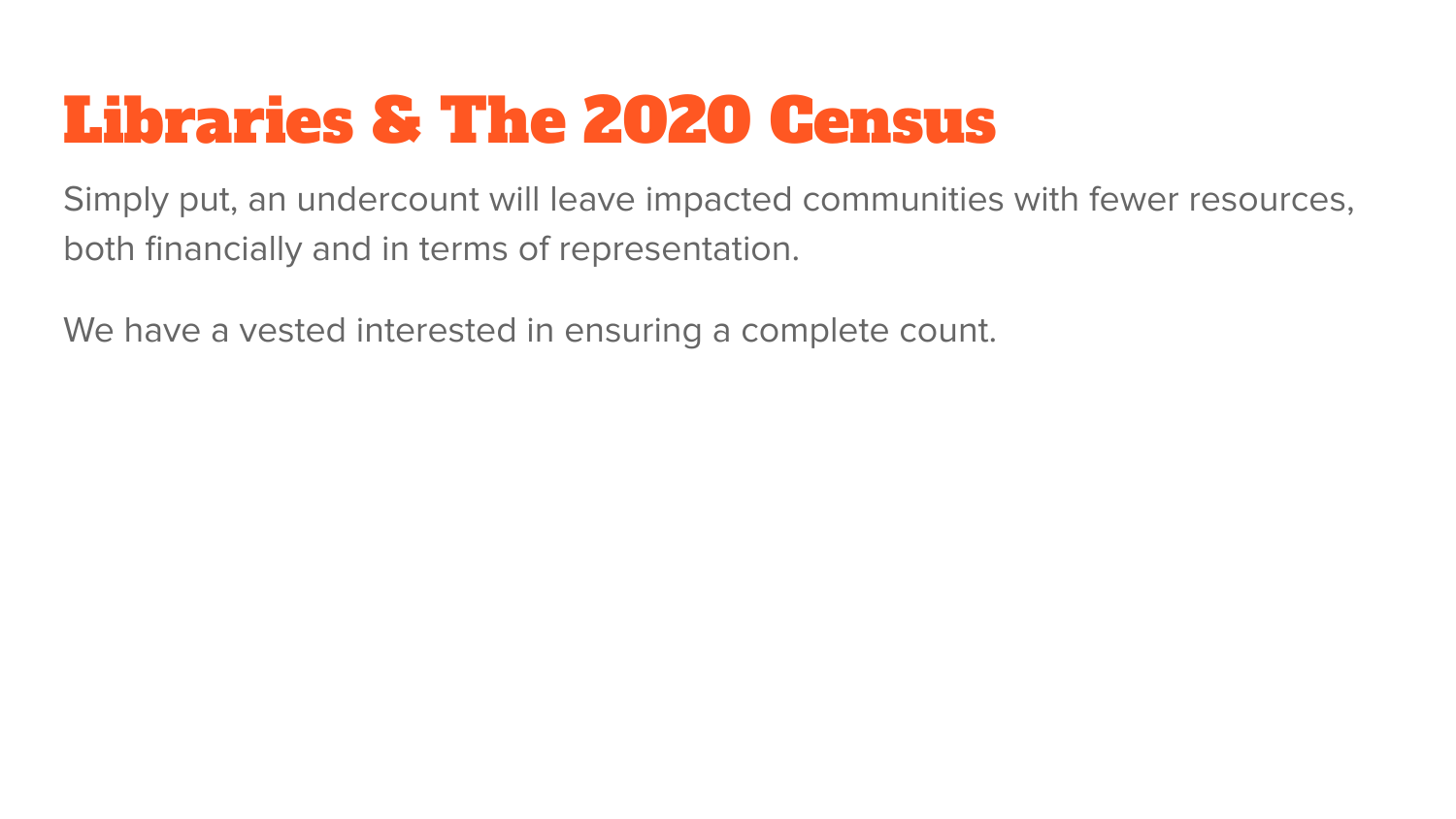Hard-to-Count (HtC) populations are those that present a challenge to complete count efforts for a variety of (totally understandable) reasons:

- Age
- Race
- **Class**
- Transience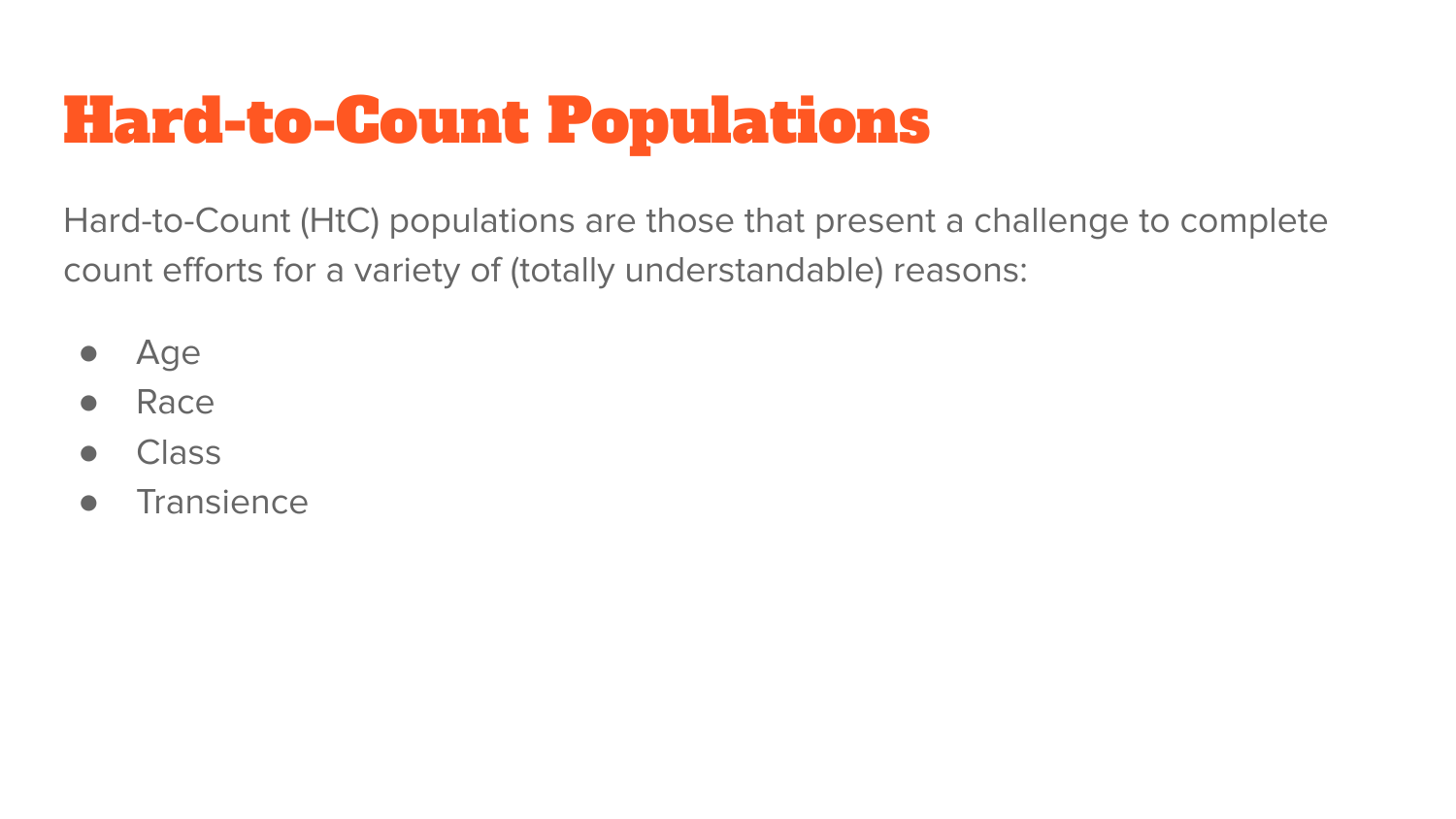HtC counts specifically include:

- Children below the age of five
- Complex households (e.g. blended families)
- Cultural and linguistic minorities
- Those displaced by disaster
- People with low incomes
- People experiencing homelessness
- People with less access to internet technologies
- People who distrust the government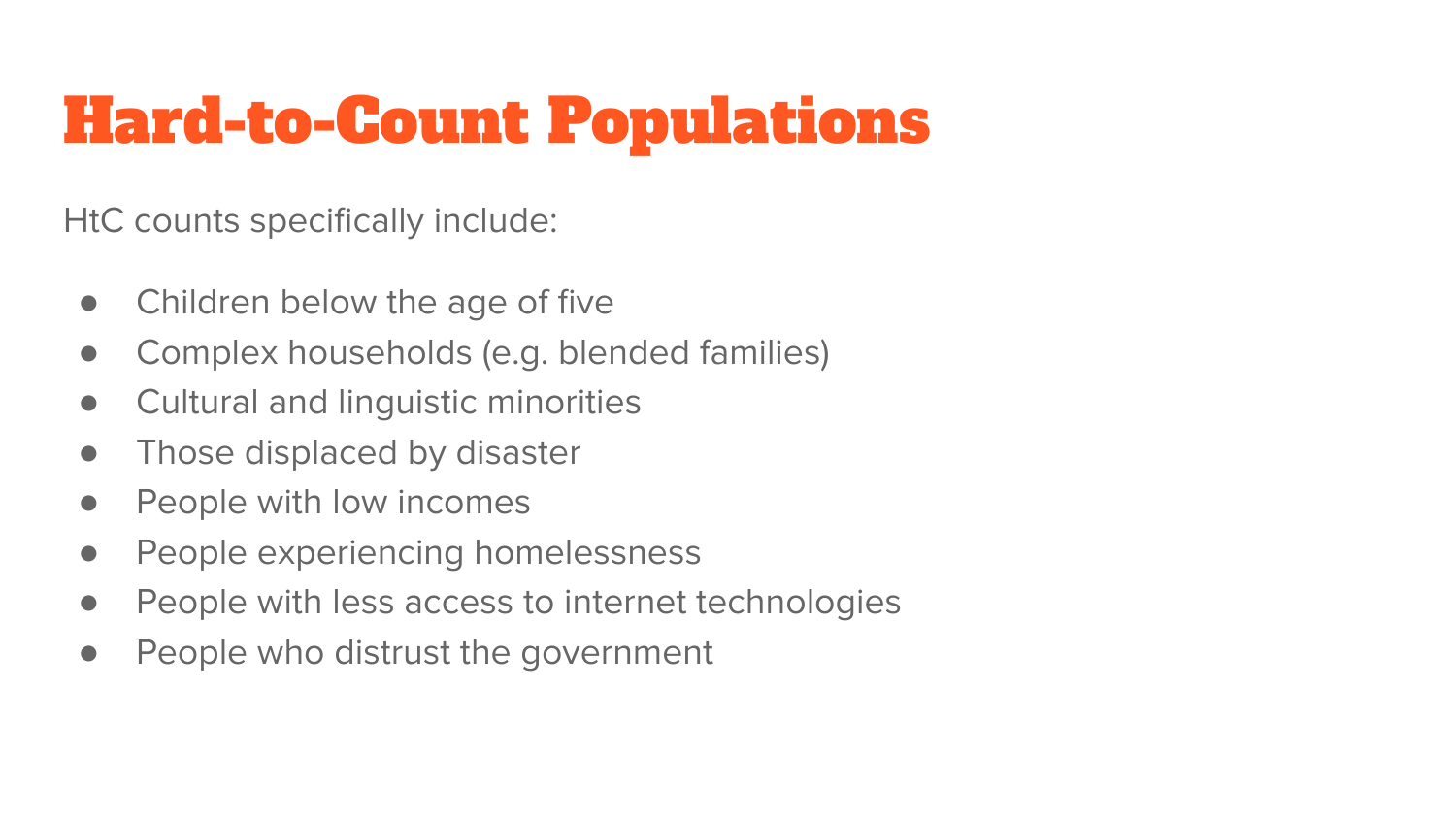- People with disabilities
- People without a high school diploma
- Racial and ethnic minorities
- Renters
- Undocumented or recent immigrants
- Young, mobile people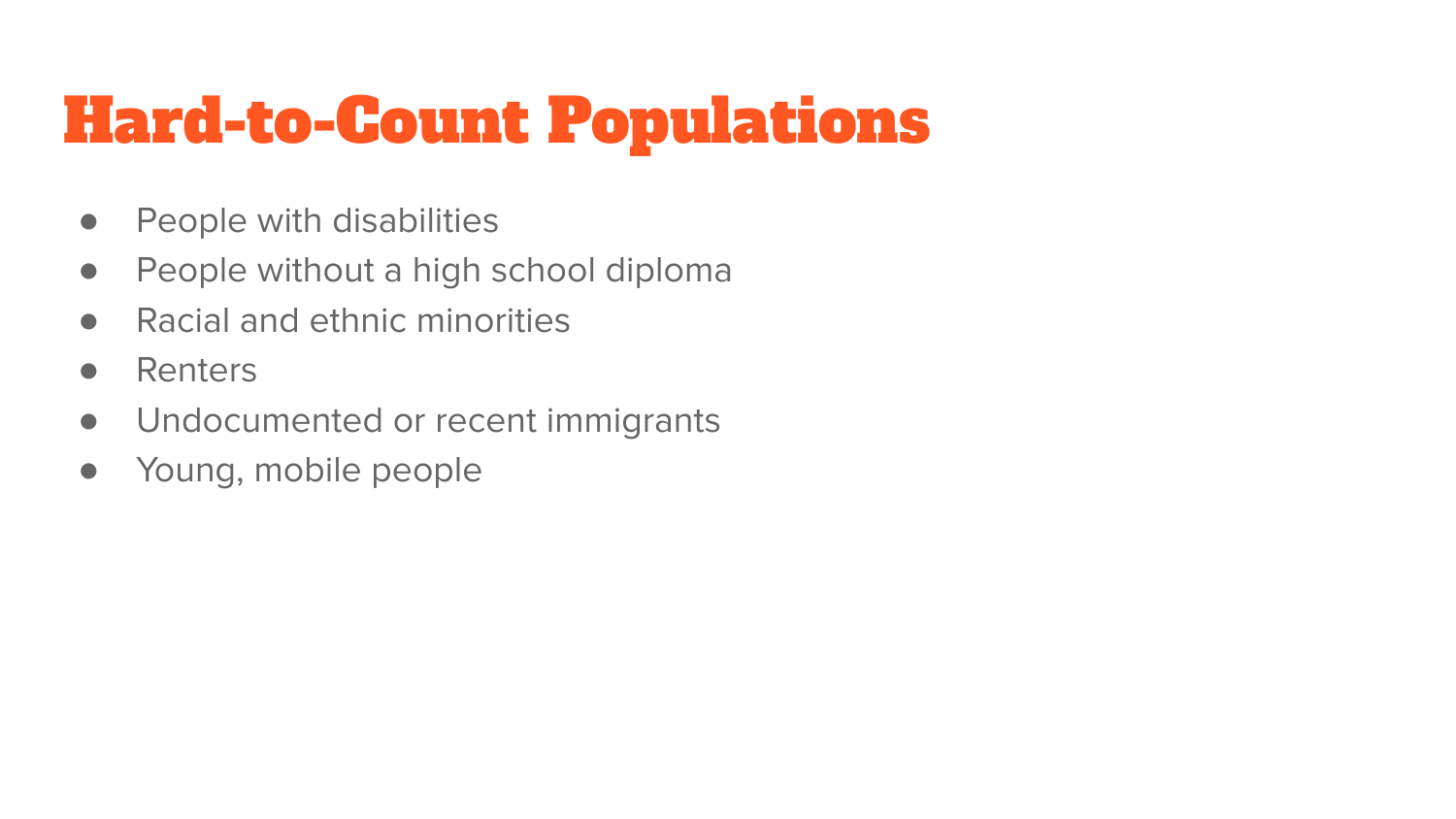If you are curious about HtC communities in your service area, see https://www.censushardtocountmaps2020.us/.

Credit for this work belongs to the CUNY Mapping Service at the Center for Urban Research, CUNY Graduate Center.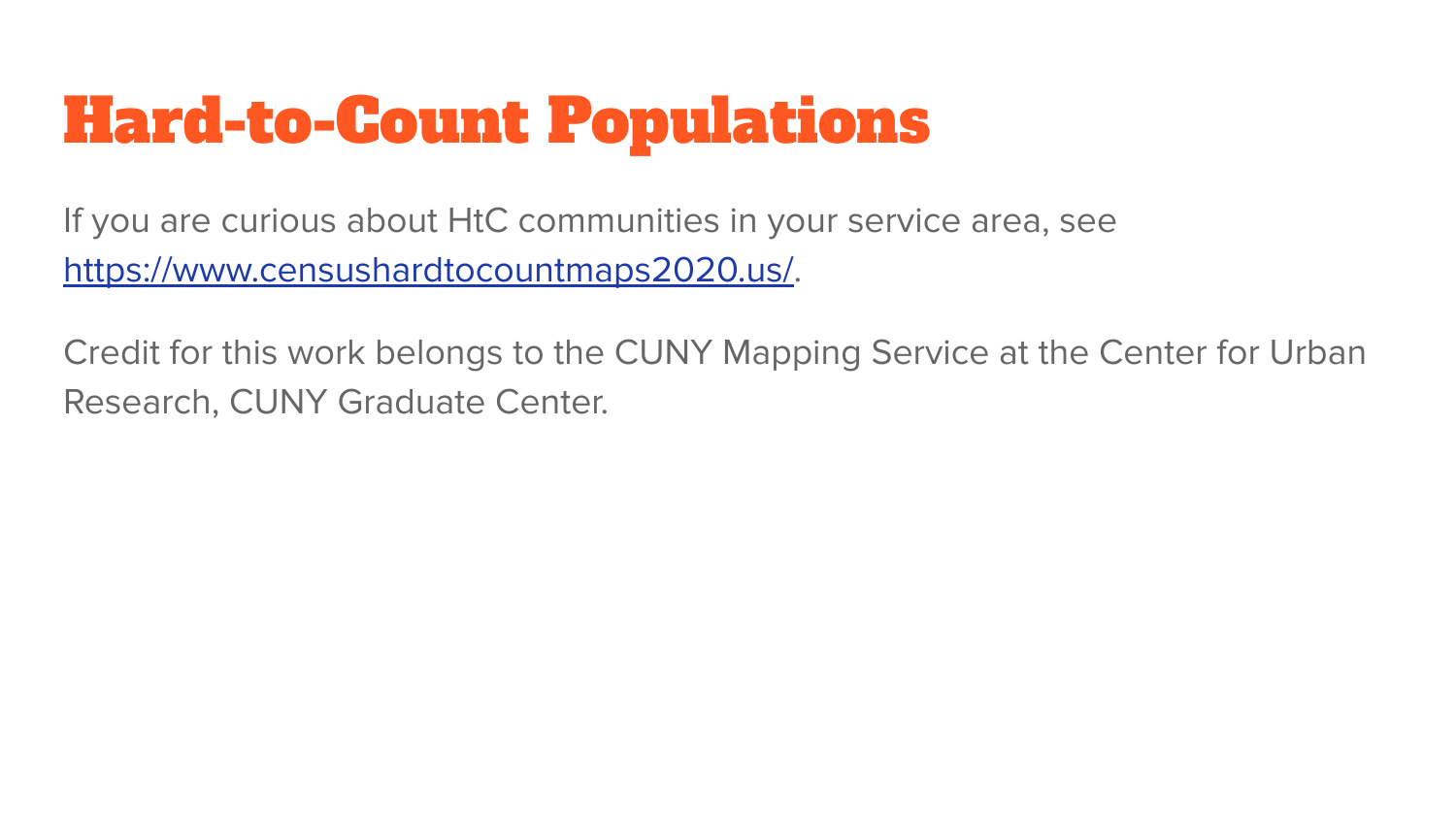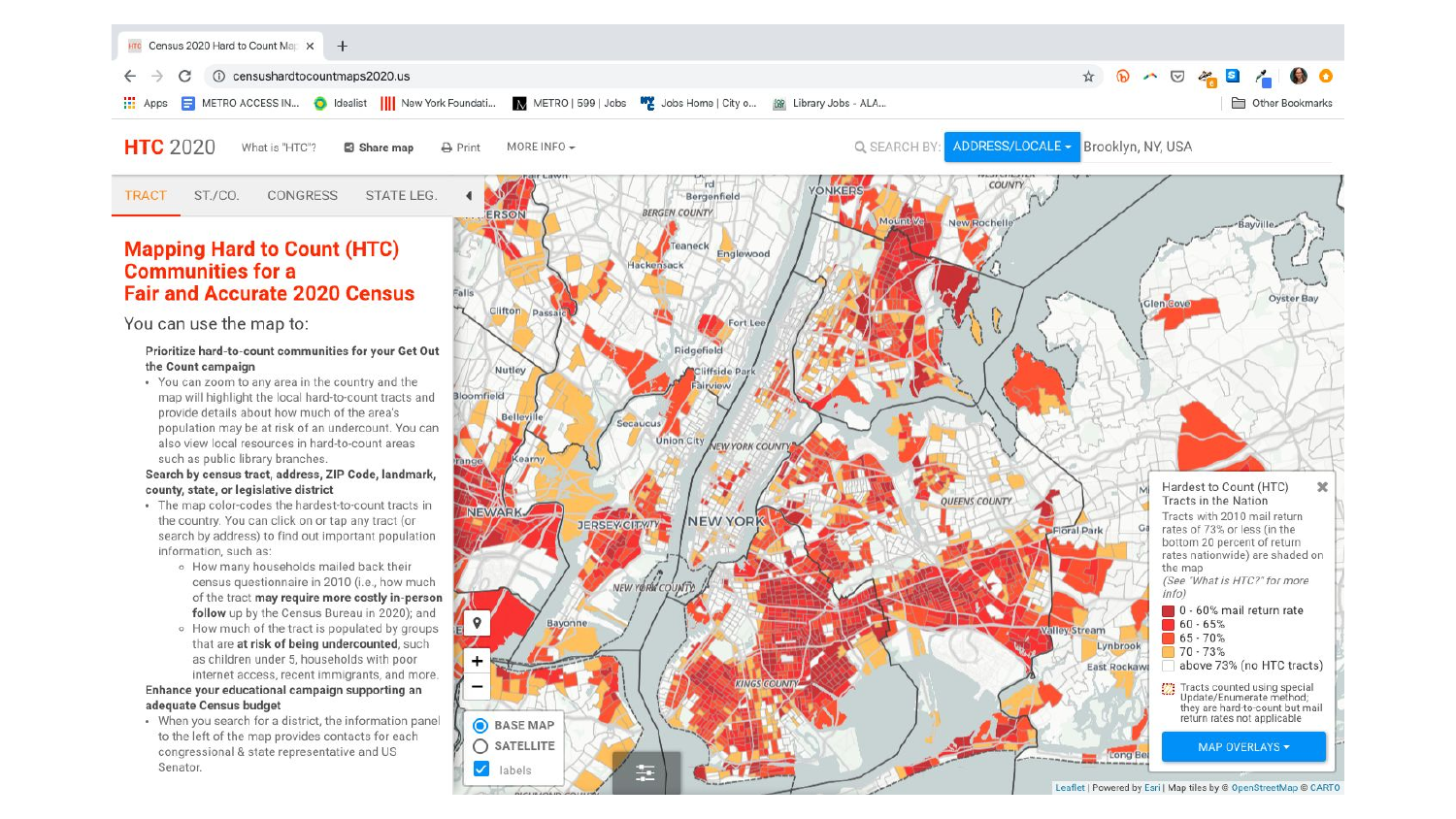The Census Bureau is creating mechanisms that meet the needs of HtC communities:

- Online form to be presented in 13 languages
- Census Questionnaire Assistance will be in 15 languages
- 2020 form will allow eopleto self-identify their race and ethnicity
- Households will be able to report same-sex relationships
- Instructions will encourage count of young children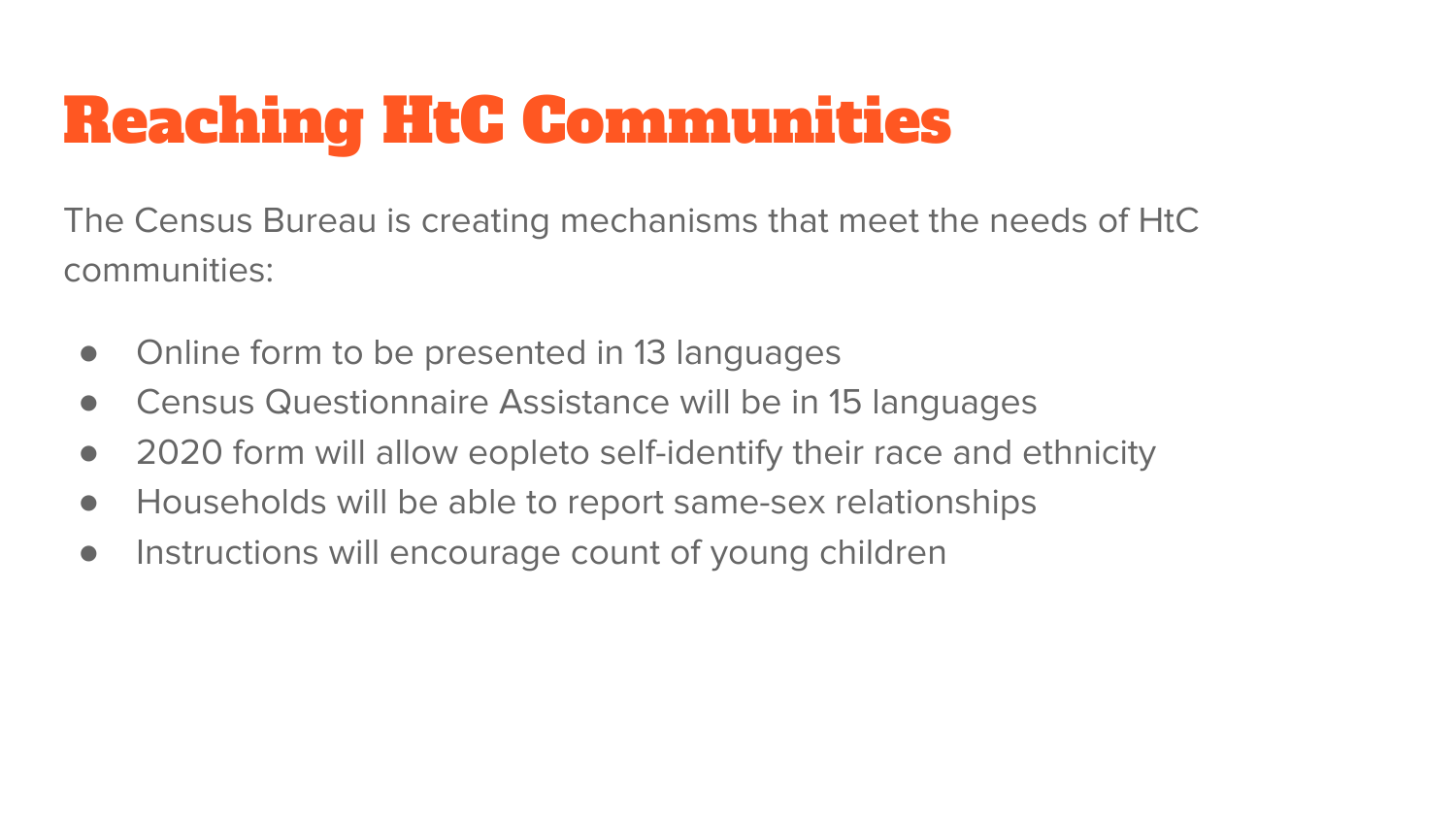The Census Bureau is working on outreach strategies to meet the needs of HtC populations:

- Creating guides in 59 languages, including American Sign Language
- Recruiting employees familiar with neighborhoods with a HtC populations
- Working with community partners as "trusted voices"
- Opening Area Census Offices in or near HtC communities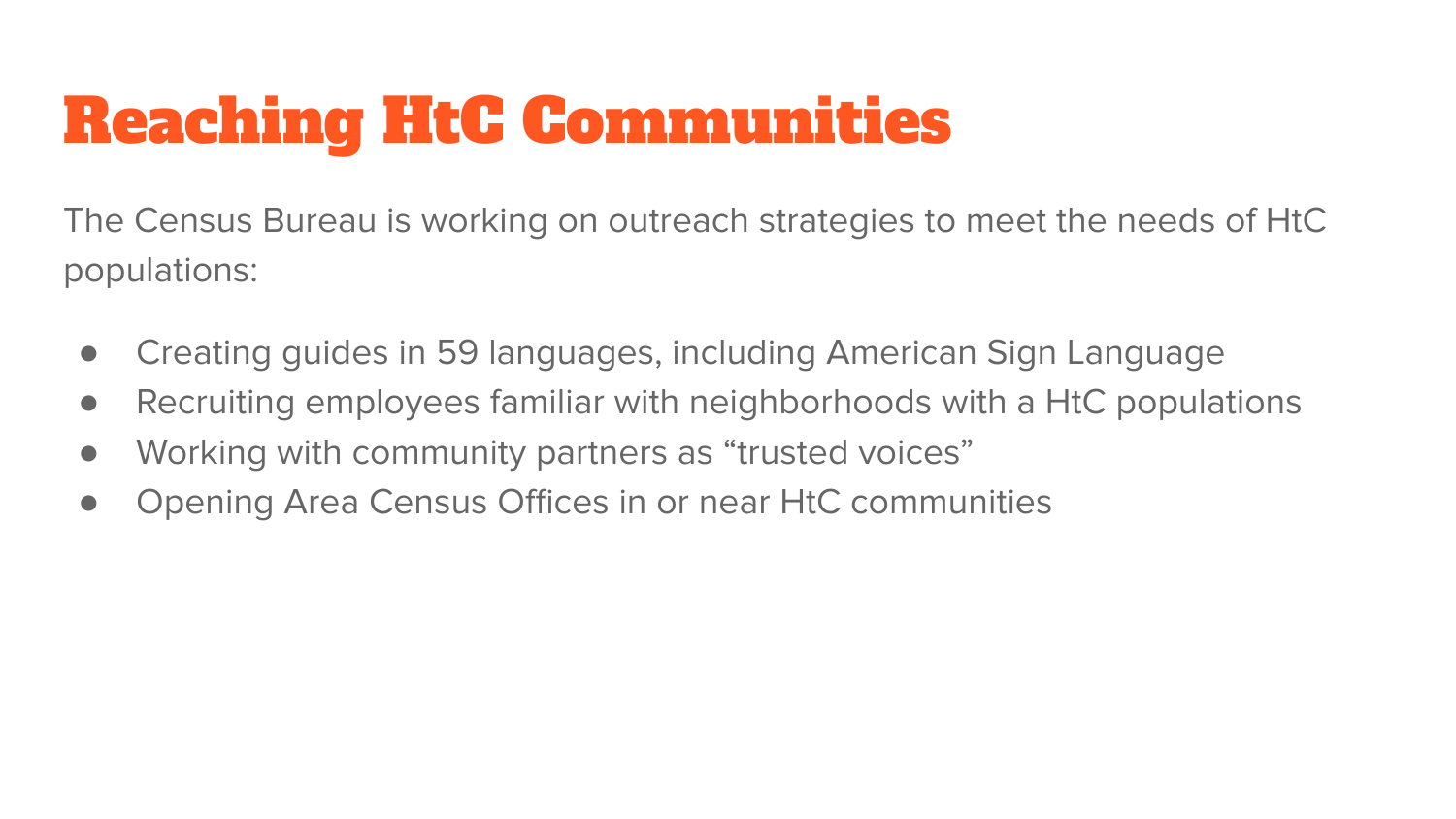Libraries are reaching HtC communities by:

- Participating in Complete Count Committees
- Preparing for increased use of library computers
- Educating communities about misinformation, disinformation, and scams
- Providing information about census participation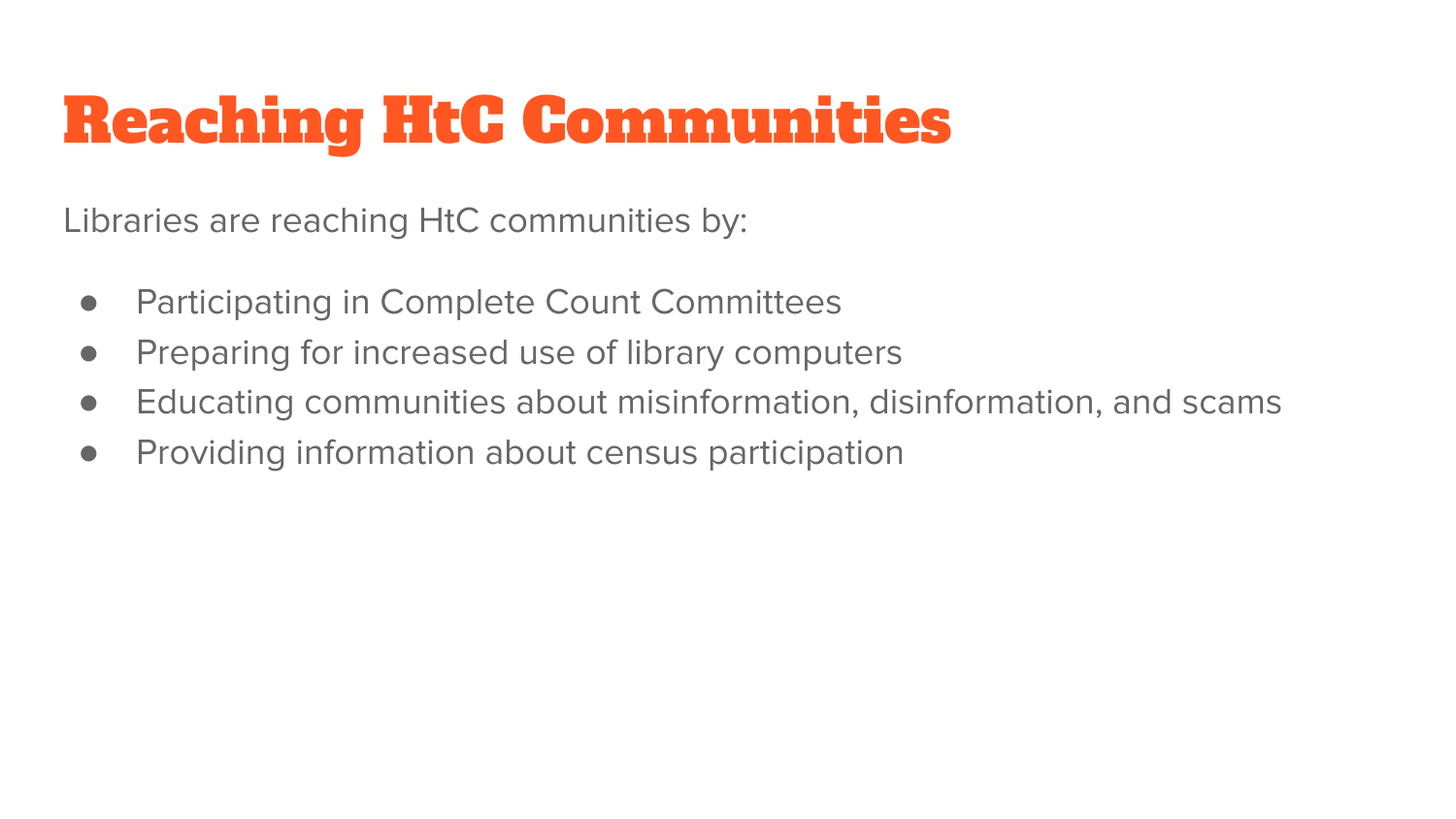Here's what else you can do to help:

- Host census-related programs
	- Community discussions
	- "Know your rights" events
	- Invite a Census Bureau employee to speak
- Include facts about the census in your marketing materials
- Attend an LCCC workshop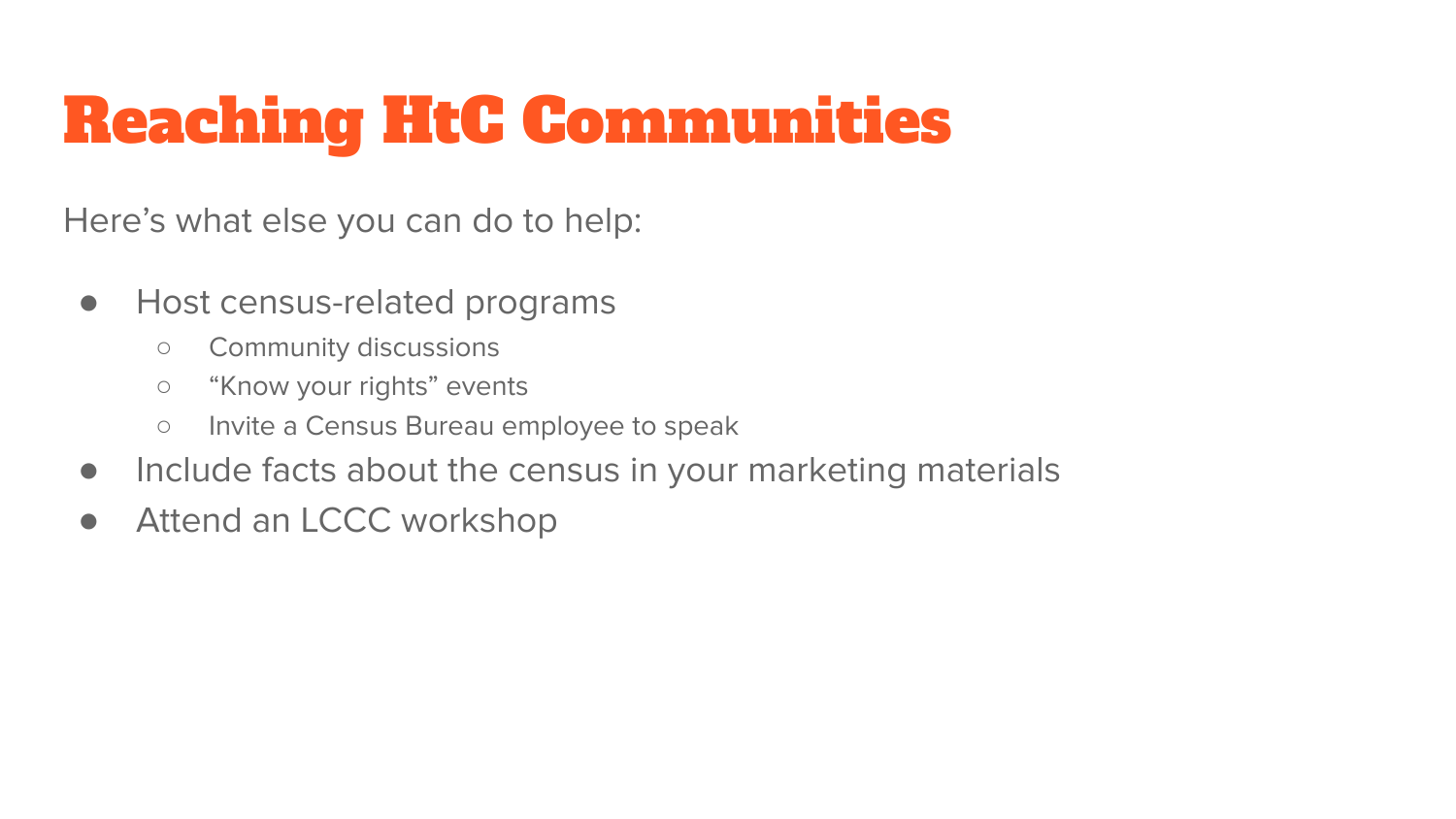#### For more information...

Visit the Library Complete Counts Committee's LibGuide:

libguides.senylrc.org/Census2020